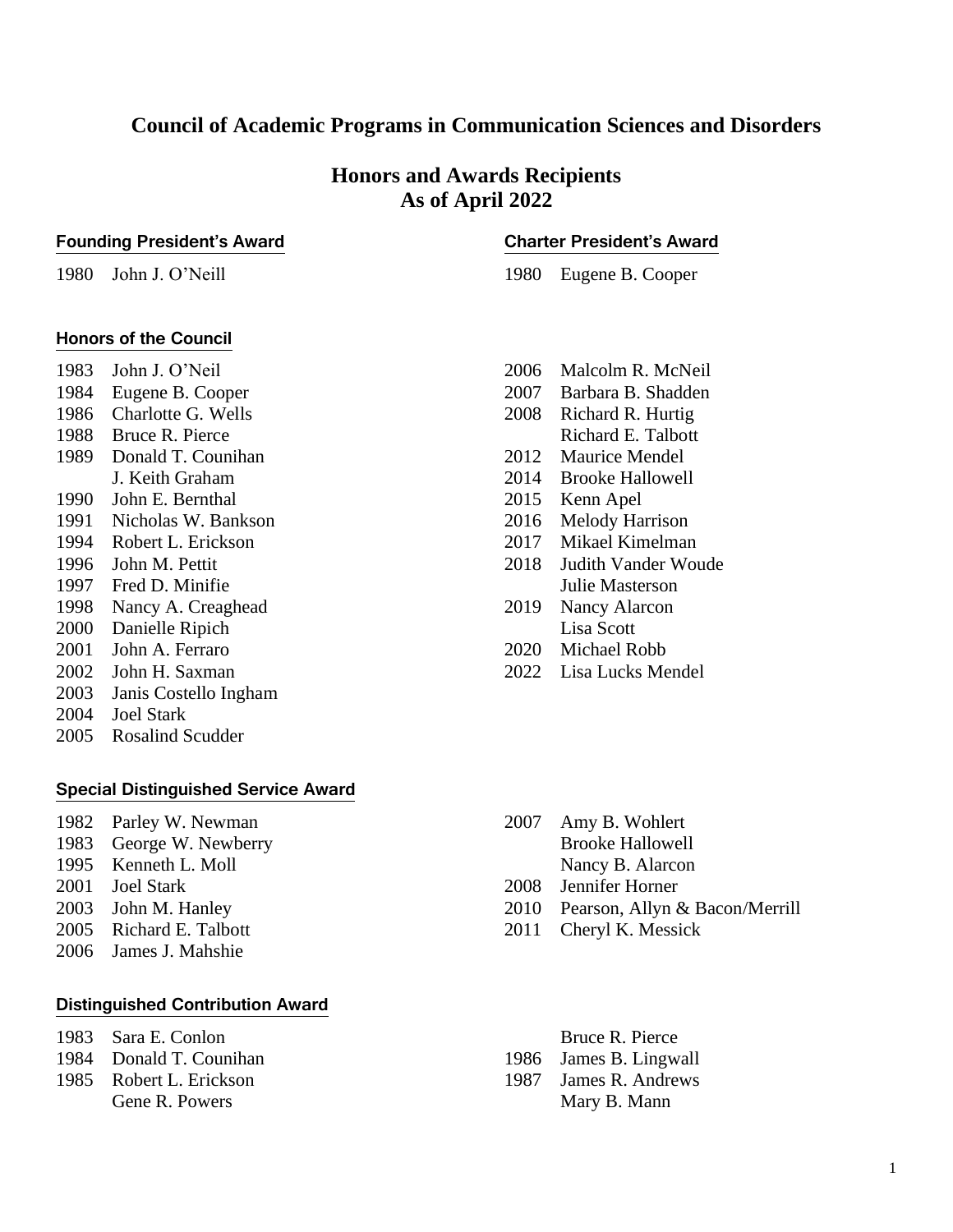| 1990 | Nicholas W. Bankson            |
|------|--------------------------------|
|      | Mary E. Gordon                 |
| 1991 | Fred D. Minifie                |
| 1992 | John M. Pettit                 |
| 1993 | John W. Folkins                |
| 1994 | Irving Hochberg                |
| 1995 | Nancy A. Creaghead             |
|      | Danielle Ripich                |
| 1996 | <b>Morgan Downey</b>           |
|      | John A. Ferraro                |
| 1998 | Barbara B. Shadden             |
| 1999 | Maurice I. Mendel              |
| 2000 | Rosalind Scudder               |
|      | <b>Sadanand Singh</b>          |
| 2001 | <b>Tess Kirsch</b>             |
| 2002 | Elaine M. McNiece              |
| 2003 | Patrick J. Carney              |
| 2004 | Earl J. Seaver III (Gip)       |
|      | D. Kimbrough Oller             |
| 2006 | Julie Masterson                |
|      | <b>Thomson Delmar Learning</b> |

#### Daniel C. Tullos

- Jennifer Horner
- KayPentax Corporation
- Julie Masterson Richard R. Hurtig
- Martin Fischer Michael Flahive
- 2013 Plural Publishing, Inc. Jon F. Miller
- Richard Hurtig
- Colleen O'Rourke
- Ellen Reuler
- Carol Dudding Danielle Varnedoe Heidi Verticchio
- Brian MacWhinney Audrey Holland
- Katie Strong Elaine Mormer Lynn Flahive

### **Excellence in Diversity Award**

- Graduate Program in Speech-Language Pathology Long Island University – Brooklyn Campus Noma B. Anderson Hampton University North Carolina A & T University of North Carolina-Greensboro, Student Chapter of National Black Association for Speech-Language-Hearing Vicki Deal-Williams Howard University Joe Melcher Dolores E. Battle 2011 L'GASP-GLBT Caucus Li-Rong Lilly Cheng Martine Elie 2016 Texas State University - San Marcos, Department of Communication Disorders Henriette W. Landgon Communication Disorders Program, North Carolina Central University Celeste Roseberry-McKibbin, California State University, Sacramento Leah Fabiano-Smith, University of Arizona Silvia Martinez, Howard University
- Reem Khamis-Dakwar Linda I. Rosa-Lugo
- Elizabeth Peña